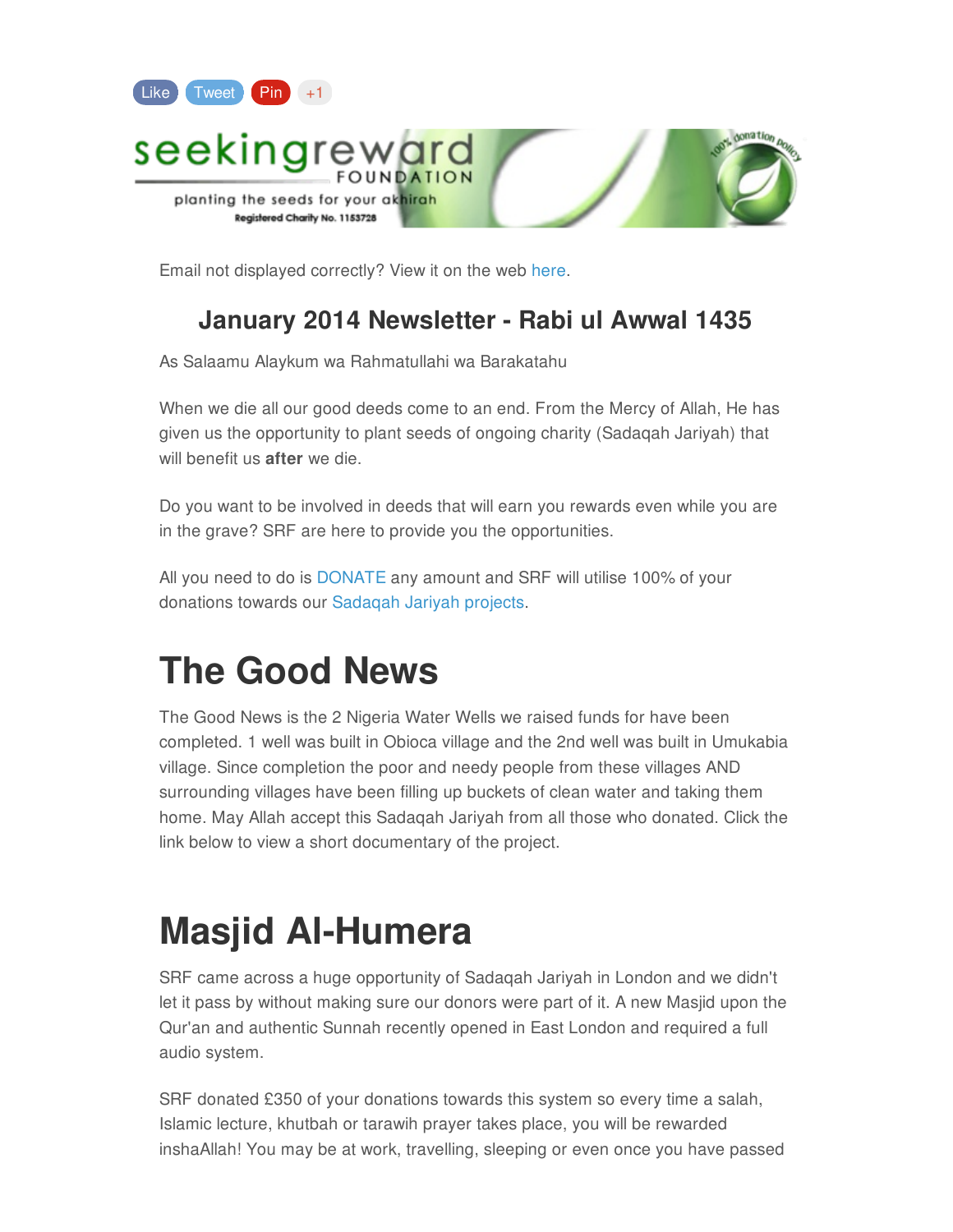away, every time the Audio System is switched on and benefit comes from it, you will receive a copy of the reward insha-Allah!

If you want to be part of the next Audio System opportunity [Donate](http://www.seekingreward.org/donate) Now. (Please ensure you insert the following reference with your donation - 'Islamic Audio')

## **New Students**

This month Sponsor a Student project has begun sponsoring 2 new students on Qur'an courses.

What benefit will these 2 new students and all the other students SRF are sponsoring bring to our donors? For every letter of Qur'an each student recites, that may be in the lesson or if they begin memorising then even outside the lesson, those who have donated will get 10 good deeds each and every time, insha-Allah!



For more details on the students we are sponsoring with your donations visit our [Student](http://www.seekingreward.org/student-profiles.html) Profiles page.



# **Africa Youth Tour**

If you receive our [Blog](http://www.seekingreward.org/blog) updates you may remember SRF sent books to Nigeria. An Islamic organisation were going to visit camps of youth around Nigeria and distribute books to them.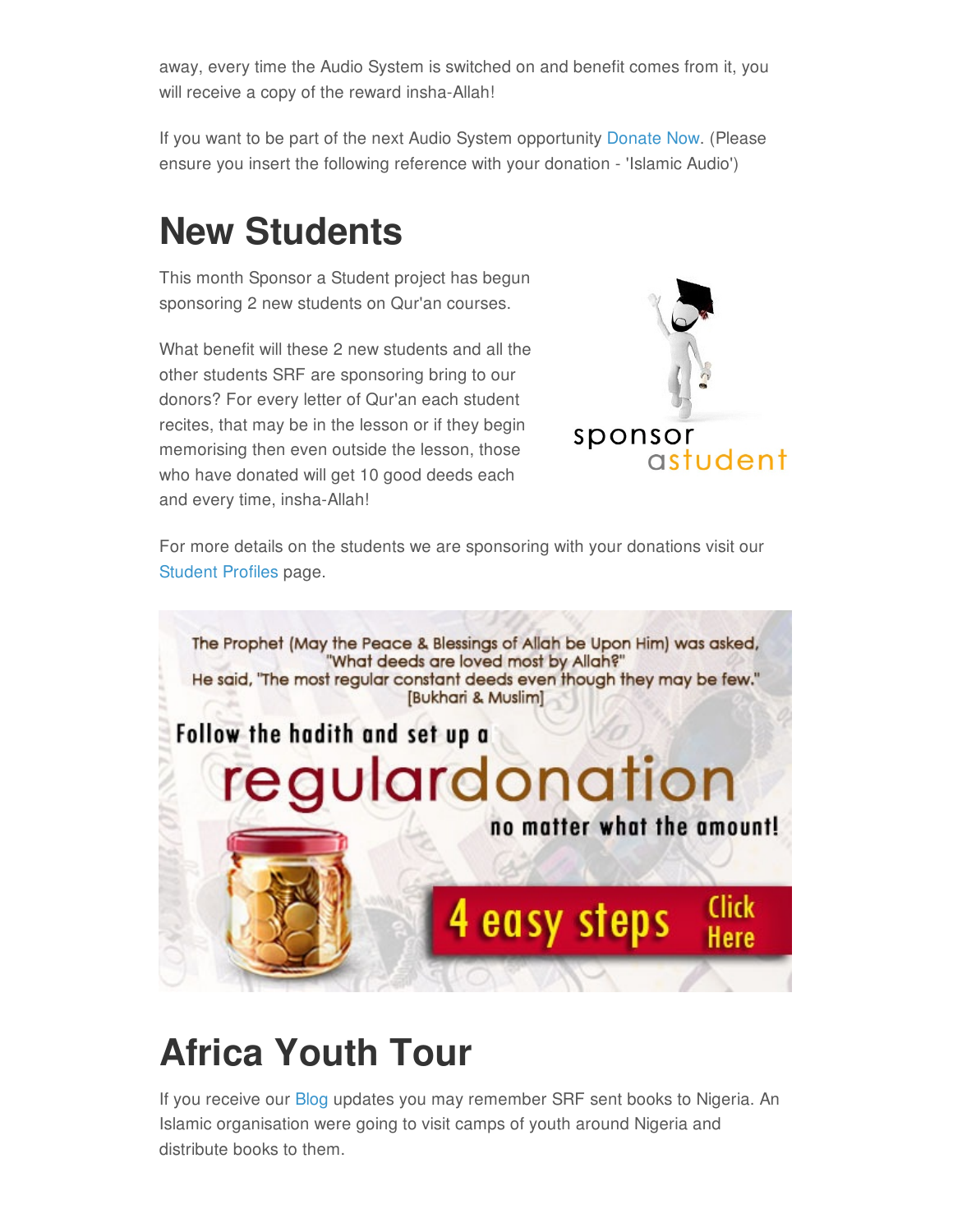Al-hamdulilah we recently received news and pictures from the team in Nigeria that the tour was successful and many people benefitted.

The team visited many camps across Nigeria and told us the youth were very happy and excited about the support of books they received.

Continue [donating](http://www.seekingreward.org/donate) towards SRF and we will continue planting seeds for your akhirah across the globe, insha-Allah.

## **SRF Weekly Reminders**

In our last update we were pleased to announce that our 1st Weekly Reminder had been uploaded onto YouTube. Allah has given us the ability to remain consistent in uploading a new short reminder every week as we recently uploaded Weekly Reminder No.5. Click on the YouTube icon to catch up on any reminders you have missed.

Our intention behind uploading short reminders every week is to give you the opportunity to spread beneficial knowledge.

The Prophet (sallallahu alayhi wasallam) said something similar to, 'When a man dies all his good deeds come to an end except three' (Sahih Muslim), one of those three is 'beneficial knowledge'.

To be the first to know when we release a new reminder subscribe to any of the following: SRF [YouTube](http://www.youtube.com/channel/UCqjiPbncNdP4VfBx4-jK_SA) channel, [SRF](http://www.seekingreward.org/blog.html) Blog, SRF [Facebook](https://www.facebook.com/seekingrewardfoundation) or SRF [Twitter](https://twitter.com/seekingreward).

# **1 Equal To 10**

SRF Tajweed Qur'an project has huge opportunities of reward which our minds cannot comprehend.

The Prophet (sallallahu alayhi wasallam) said something similar to 'Whoever reads one letter from the Book of Allah will earn one good (hasanah) thereby. One good deed is equal to ten good deeds the like of it' (At-Tirmidhee).

That means with the correct intention and acceptance from Allah, for every letter that is recited from a Qur'an that you donated towards, you will get 10 good deeds every time it is recited even after your death, insha-Allah!

Our aim is not the quantity of Qur'ans distributed, however, we aim to maximise the reward for our donors. Therefore our strategy is to provide Qur'ans to those people who will use them regularly.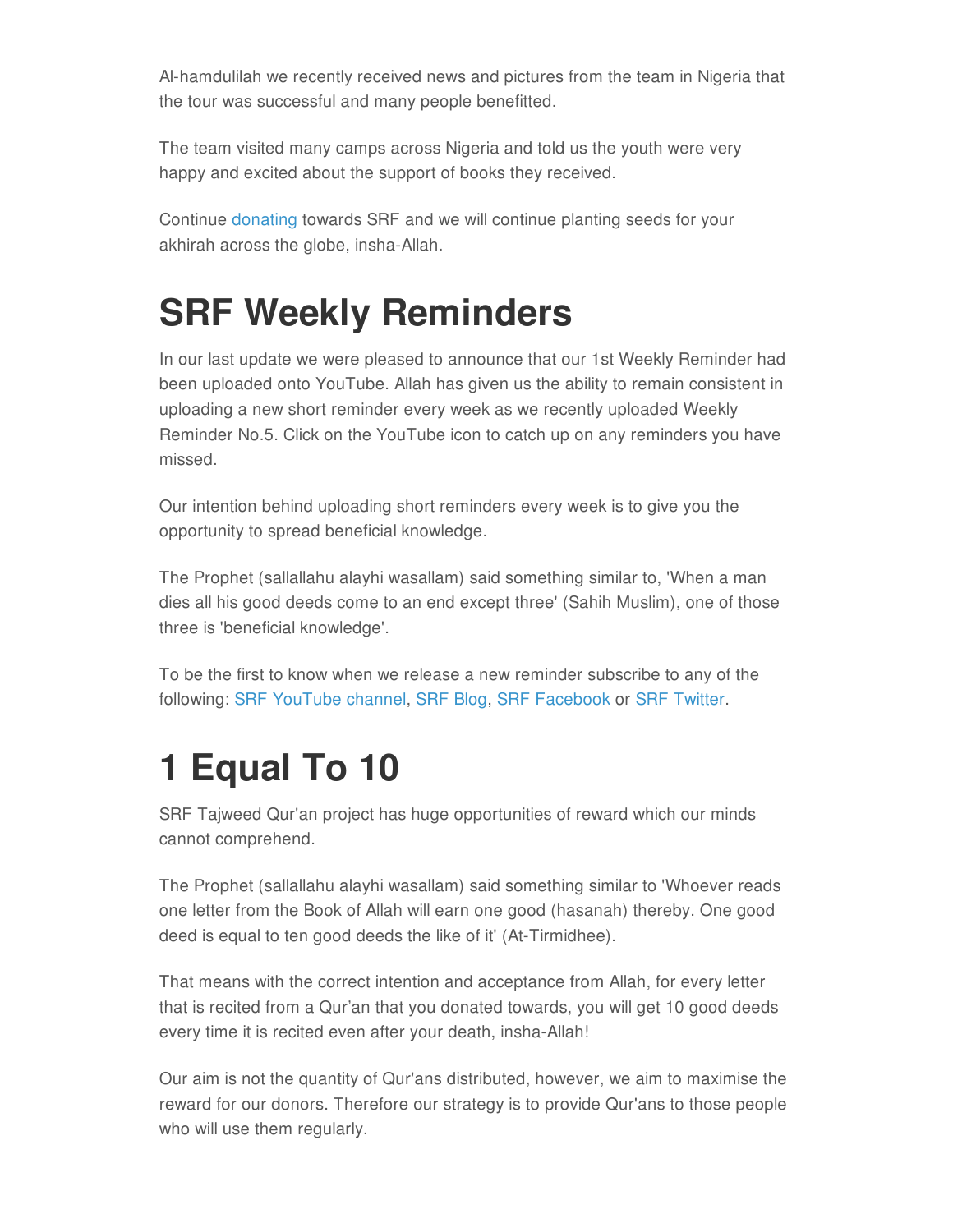We recently sent Tajweed Qur'ans to a madrassa in Middlesbrough for children who will be reciting and memorising from them many times a week, earning Sadaqah Jariyah (ongoing deeds) for all those who donated, insha Allah.

Don't you want to receive rewards like this? [Donate](http://www.seekingreward.org/donate) Now (Please ensure you insert the following reference with your donation - 'Tajweed Quran')

### **The Bad News**

The Bad News is although we recently built 2 Water Wells in Nigeria there are still people suffering in other parts of Nigeria due to a lack of clean water.

Needy people have travelled over 40km to reach the villages where we have established wells to tell us the situation in their villages. Our volunteer who is currently in Nigeria was made aware of 2 more villages which are in desperate need of our help as children are dying from a lack of clean water.

Once we received this news we instructed our volunteer to visit these villages and assess the situation. SubhanAllah, they witnessed 3 deaths with their own eyes and further children who are suffering because of a lack of clean water.

There are many more parts of Nigeria that need clean water, however, although we cannot build water wells all over Nigeria we must do the best we can. Therefore we have launched an urgent appeal to raise **£4,500** to build 2 Water Wells in the villages our volunteer has visited, one in each of the below villages: Ama-awom village - which is 40km away from the villages in which we recently built wells.

Imo-oka village - which is 22km further away from the above village.

Click [here](http://www.justgiving.com/srfnigeriapart2) for more details about the project.

#### **HELP SAVE LIVES BY PROVIDING CLEAN WATER TO THE NEEDY**

#### **[DONATE](http://www.justgiving.com/srfnigeriapart2) NOW!**



©2014 Seeking Reward Foundation | Branston Court, Branston Street, Birmingham, B18 6BA

Web [Version](https://madmimi.com/p/196764?fe=1&pact=0) [Forward](https://go.madmimi.com/forward/0?fe=1&pact=0&amx=0) [Unsubscribe](https://go.madmimi.com/opt_out?fe=1&pact=0)